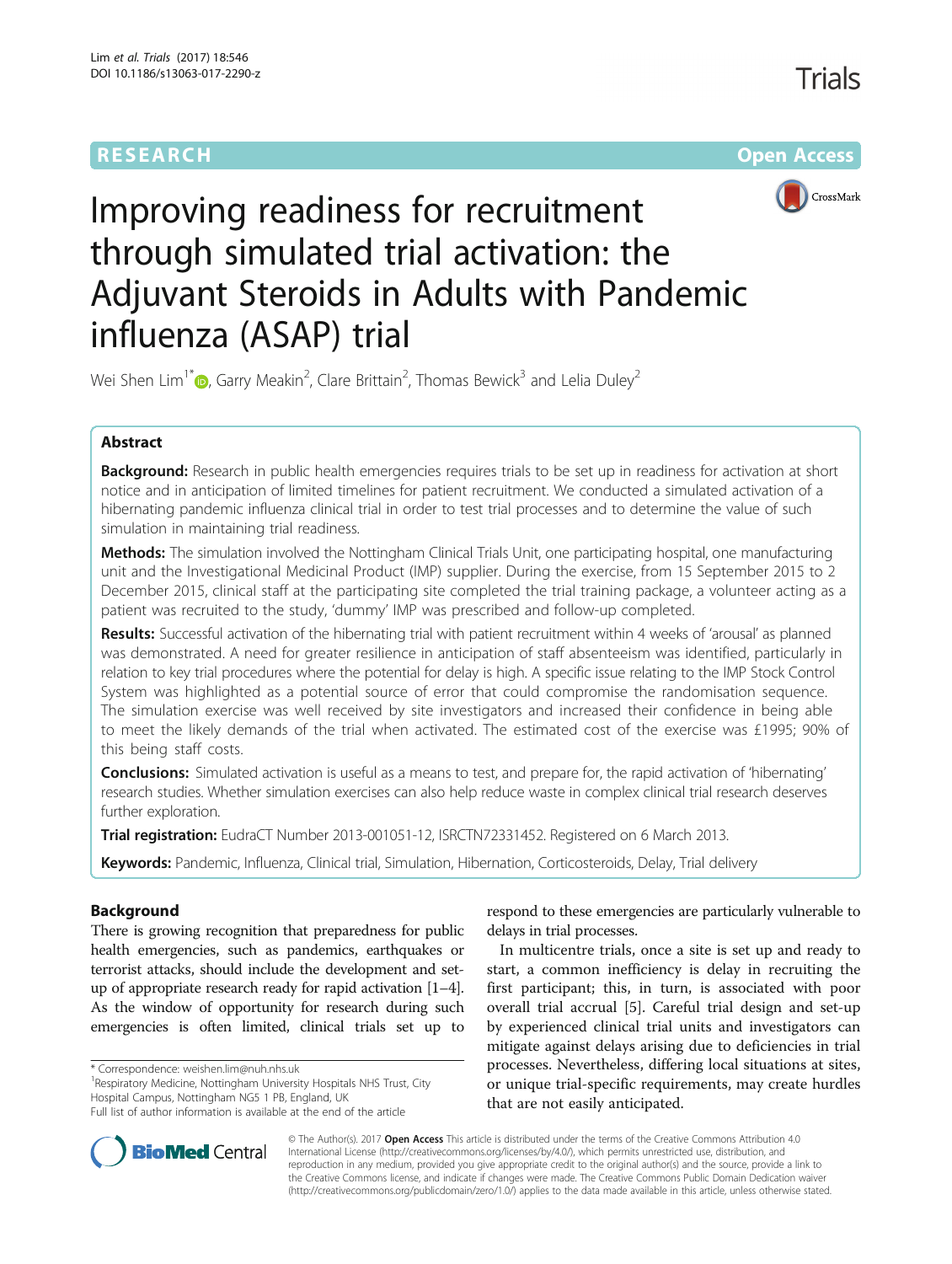Increasingly, internal pilot studies form an integral part of large multicentre trials [[6\]](#page-5-0). One of the roles of pilot studies is the identification and, if possible, correction of deficiencies or obstacles in trial processes that may adversely affect recruitment [\[7\]](#page-5-0). However, in certain circumstances, such as in trials to be conducted during public health emergencies or outbreaks of disease, pilot studies may not be appropriate, or even possible [[1, 8\]](#page-5-0).

The Adjuvant Steroids in Adults with Pandemic influenza (ASAP) trial has been set up to determine if the early use of low-dose corticosteroids in adults hospitalised with pandemic influenza is beneficial [\[9\]](#page-5-0). This trial is part of the UK NIHR pandemic research portfolio. In order for the results of the trial to inform and influence clinical management and health policy within the same pandemic, the trial will need to complete recruitment within the first few weeks of the pandemic, with primary outcome results reported as soon as possible thereafter. Specifically, the ASAP trial will recruit the first participant within 28 days of activation, and complete recruitment of 2200 participants at approximately 40 sites in the UK within the first pandemic wave; a duration of approximately 6 weeks. Minimising obstacles that might arise during recruitment and require 'time-costly' solutions is critical to the success of the trial. There will be no time to conduct and evaluate a pilot or feasibility study.

Simulation exercises are a recognised means for developing and improving operational readiness within clinical practice [[10](#page-5-0), [11](#page-5-0)]. We conducted a simulated activation of the ASAP trial in order to (1) test trial processes and identify potential problems associated with trial delivery, (2) enhance training of site investigators and (3) to determine the value of such simulation in maintaining trial readiness.

## Methods

## Participating units and staff

The simulation exercise was conducted from 15 September 2015 to 2 December 2015 involving the Nottingham Clinical Trials Unit (NCTU), Derby Teaching Hospitals NHS Foundation Trust (DTHFT, a participating research site), Rosemont Pharmaceuticals (supplier of the Investigational Medicinal Product (IMP) and placebo product) and Nottingham Pharmacy Production Unit (one of three manufacturing units supporting the trial). Approvals for the conduct of the ASAP trial at DTHFT were in place from 11 July 2014, after which the trial was placed in 'hibernation'. Research personnel involved at DTHFT included the principal investigator, pharmacist and research nurses. A junior physician with no prior knowledge of the ASAP trial agreed to volunteer to participate in the exercise as a 'patient'; the volunteer gave informed consent towards their participation. The timing of the simulation exercise was pre-determined with the cooperation of DTHFT site investigators and involved testing all relevant trial processes

from the issue of a trial activation alert through to followup of 30-day post-charge secondary outcomes.

#### Simulated activation process

The trial was activated by the NCTU on 15 September 2015. Figure [1](#page-2-0) outlines that range of activities performed following activation. The volunteer 'patient' was asked to arrive at the Medical Admissions Unit (MAU) at a time of their choosing 1 month post activation (15 October 2015). Five members of the acute medical team from the Medical Admissions Unit at DTHFT were asked to complete the trial specific on-line training within 4 weeks of activation (the ASAP trial is set up to be able to recruit no later than 4 weeks from activation). The IMP/placebo product was delivered to DTHFT via usual distribution channels as planned in the protocol and local operating procedures for the ASAP trial; sterile water was used as the trial treatment for the simulated activation.

On the day of recruitment, the local principal investigator (PI) posed as the volunteer patient's relative, and recorded the time required for trial processes involving the patient, such as time required to take consent and time from consent to administration of the IMP; only the PI from the research team was aware of this recording.

The simulation included 'live' prescription for the IMP on the trust's electronic prescribing system through to administration of the IMP to the volunteer patient but did not include taking of the IMP by the volunteer patient. The research team at DTHFT entered dummy data into the Case Report Form. All follow-up procedures were performed according to the trial protocol including sending of the postal questionnaire to the patient 30 days after hospital discharge.

## Evaluation

A post-simulation meeting with the DTHFT research team was convened 3 weeks after 'recruitment' to assess acceptability of the exercise and to share lessons learnt.

Cost expenditure associated with the simulation exercise were calculated using the Nottingham University Hospitals Research and Innovation Non-commercial Costing Template (Issued 8 November 2016). The costing for staff time was based on mid-point of Agenda for Change NHS banding. All costs were reviewed and approved by relevant third parties.

## Results

## Conduct of simulated activation

The trial was activated on 15 September 2015 and IMP requested from the manufacturer on the same day. The IMP was delivered to the manufacturing unit 3 days later (18 September 2015). Following quality control (QC) checks by the manufacturing unit and subsequent qualified person (QP) release, IMP was received by the participating site pharmacy on 13 October 2015 (28 days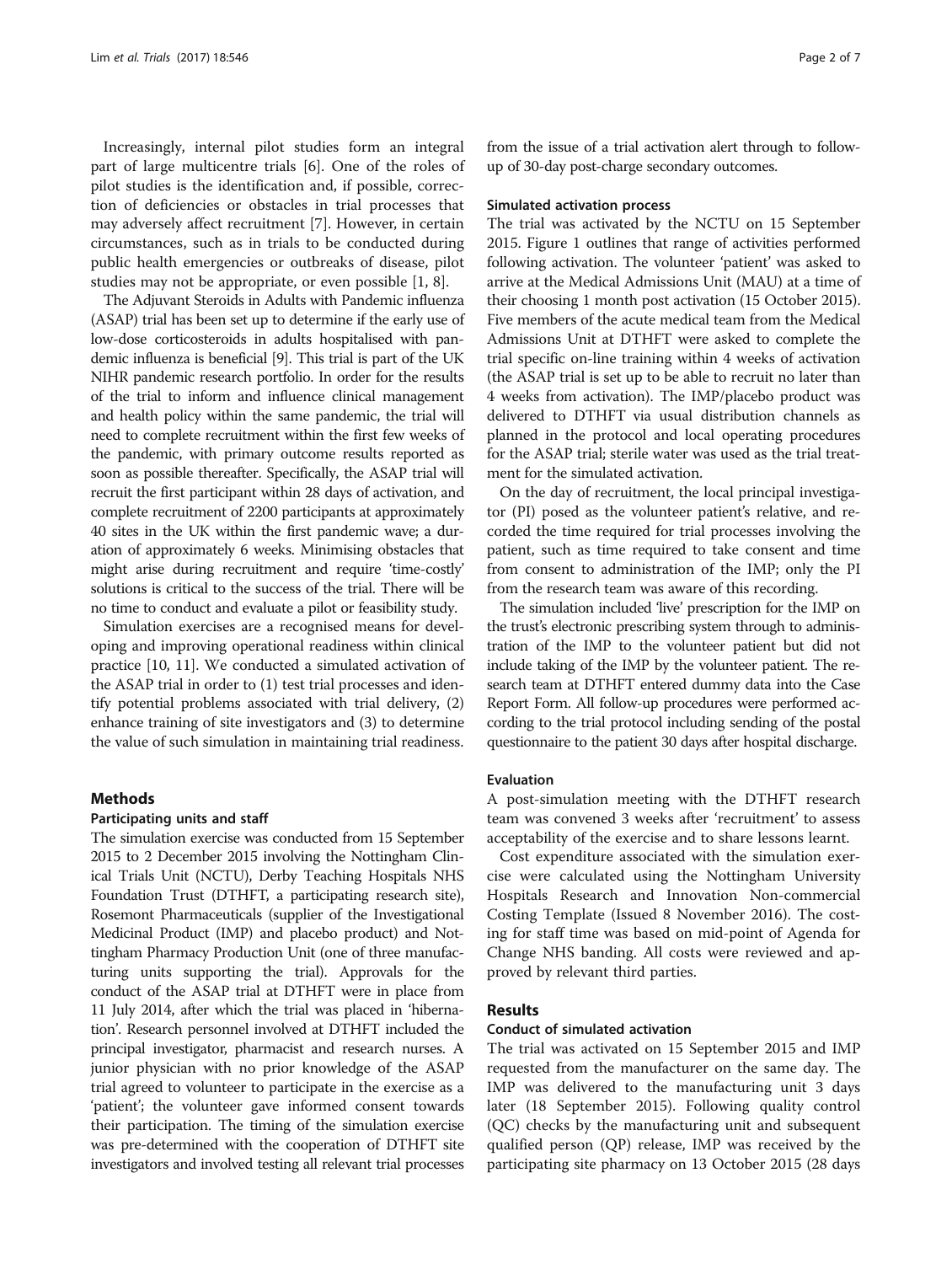

<span id="page-2-0"></span>

from activation) and placed in a designated secure area in the MAU according to local trial plans.

Patient recruitment took place on 15 October 2015 (30 days from activation). The total time from research nurses being alerted of the volunteer patient's arrival at the MAU to the IMP being dispensed was 23 min (Table 1). The patient was discharged from hospital on the day of recruitment and given instructions regarding the continuation of IMP at home; no IMP was actually given to the patient to take home. A postal questionnaire was sent to the patient on 16 November 2015 with a response returned on 2 December 2015 (47 days from hospital 'discharge').

Table 1 Improvements following simulated trial activation

| Activity                      | Key observations                                                                                                                                                                                                             | Benefit from simulation                                                                                                                                                                                                                                                                                                                                                                                                                                  |  |
|-------------------------------|------------------------------------------------------------------------------------------------------------------------------------------------------------------------------------------------------------------------------|----------------------------------------------------------------------------------------------------------------------------------------------------------------------------------------------------------------------------------------------------------------------------------------------------------------------------------------------------------------------------------------------------------------------------------------------------------|--|
| Communication                 | 1. Prompt responses across all parties<br>2. Incorrect contact details identified<br>3. Concerns identified regarding resilience of cover in<br>the event of absenteeism of key personnel associated<br>with trial processes | 1. Improved levels of communication between trial partners<br>2. Highlighted need for building greater trial resilience at all<br>levels - key personnel have been identified and asked to organise<br>appropriate pandemic cross-cover; e.g. 2 'deputy' chief investigators<br>have been 'appointed'                                                                                                                                                    |  |
| Documentation                 | 4. Outdated documents identified<br>5. Training material well received by clinical and<br>research staff                                                                                                                     | 3. Improved quality control oversight of trial documentation - all trial<br>documents are now available from the ASAP trial website to enable<br>rapid updating and dissemination in a pandemic situation; QC<br>checks at pre-determined time-points to ensure version control of all<br>trial documents has been added as a critical trial procedure for the<br>Coordinating Centre<br>4. Confirmation of adequacy of trial-specific training material |  |
| Pharmacy                      | 6. IMP storage arrangements questioned by QP<br>7. Stock Control System requirements a risk to<br>randomisation sequence<br>8. Time frames for delivery of IMP not stipulated in<br>'Agreements'                             | 5. Clarification and confirmation of IMP storage standards - local<br>pharmacy now required to confirm receipt of distribution carton<br>pre-packed with 6 IMP packs, without opening the carton and<br>potentially disrupting the randomisation sequence<br>6. Stock Control System amended to protect randomisation procedure<br>7. IMP-related processes revised                                                                                      |  |
| Data collection/<br>database  | 9. Electronic CRF worked well<br>10. Database functioned well                                                                                                                                                                | 8. Verification of IT and database processes                                                                                                                                                                                                                                                                                                                                                                                                             |  |
| Site staff and<br>recruitment | 11. Good engagement<br>12. Good knowledge of the trial                                                                                                                                                                       | 9. Increased confidence of site investigators<br>10. Verification of required research infrastructure<br>11. Confirmation of readiness for rapid activation                                                                                                                                                                                                                                                                                              |  |

ASAP The Adjuvant Steroids in Adults with Pandemic influenza trial, CRF Case Report Form, IMP Investigational Medicinal Product, IT information technology, QC quality control, QP qualified person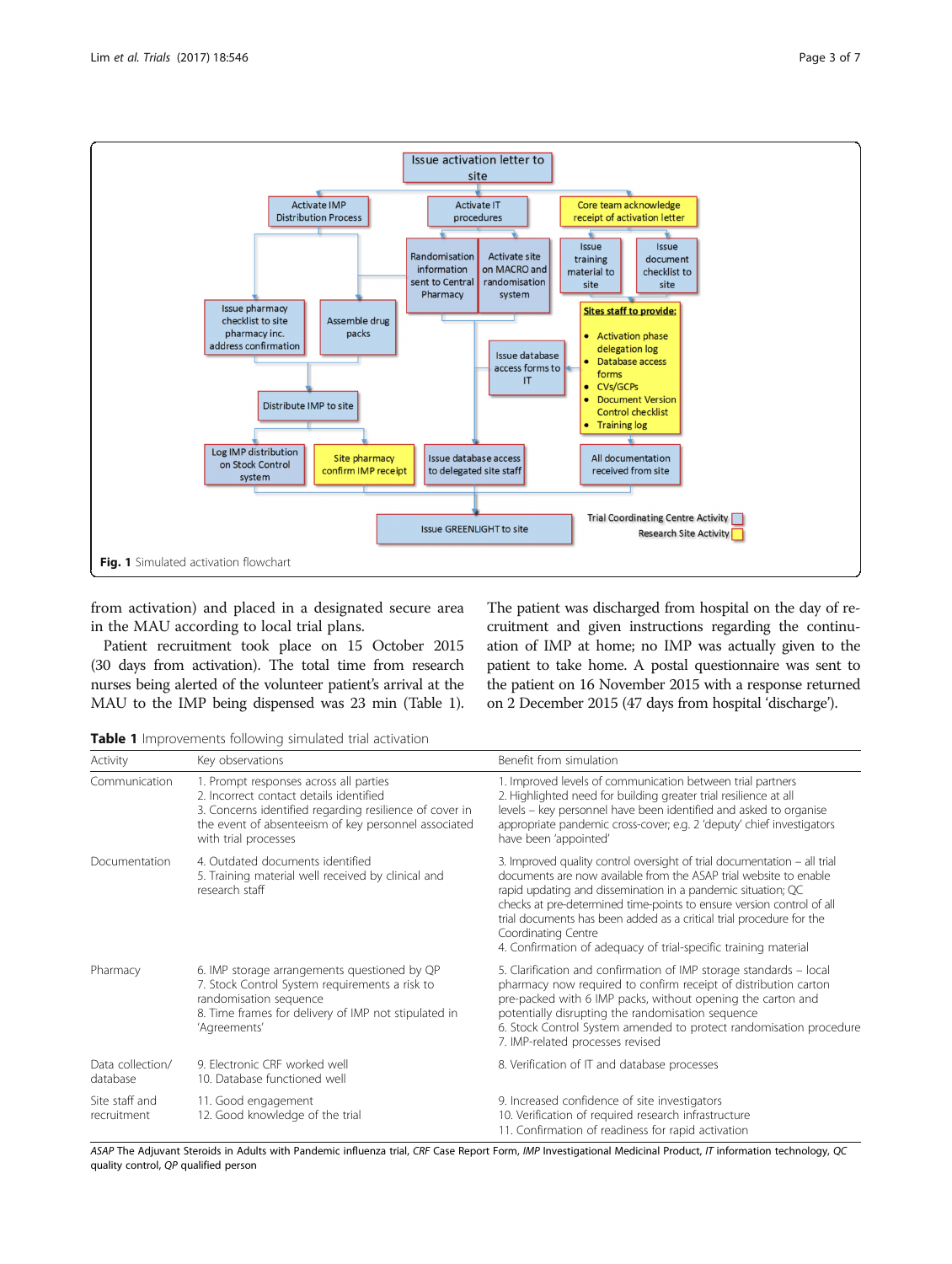## Feedback from site staff

Clinical staff who undertook the trial-specific training package reported that the format and content of the training material was clear, precise and relevant to their role in the trial. Site investigators reported that sufficient information was provided to them for the conduct of the trial safely and comprehensively. They felt the simulated activation had increased their confidence regarding trial delivery and were supportive of such simulations being conducted at other sites as well.

## Issues identified

Two important issues relating to the distribution and handling of IMPs were identified. Firstly, a delay was encountered in the QC processes following receipt of the IMP at the manufacturing unit. This was due to the person qualified to conduct the QC – the qualified person (QP) – being away without suitable cover arrangements in place. On return, the QP subsequently raised concerns that the amber-coloured bottle used to store the IMP was not sufficient to protect the active compound from light degradation once the bottle was removed from its box and placed in the transparent trial packaging. Clarification on this issue had to be obtained from the manufacturer to the satisfaction of the QP.

Secondly, site pharmacy staff reported that the Stock Control System required the logging of receipt of each individual IMP pack; this entailed removing each pack from the distribution carton which contained six IMP packs within (see Fig. 2). The distribution carton had been specially designed for this trial to minimise potential delays in obtaining trial IMP/placebo within the context of high clinical demands during a pandemic. The sequence of packs within the distribution carton was an integral component of the randomisation sequence. The Stock Control System requirements, therefore, had the potential to compromise the randomisation sequence.

Other minor improvements relating to communication channels, trial documentation, trial database set up and verification of processes were identified (Table [1](#page-2-0)).

## Cost of simulation exercise

The overall estimated cost of the simulated activation was £1995. Of this, one-off set-up costs incurred by the Coordinating Centre were £1018 (Table [2\)](#page-4-0); these costs would have been invariable regardless of the number of sites activated. Overall, 90% of costs related to staff costs (£1796).

## **Discussion**

This activation exercise confirmed that the ASAP trial is in a state of readiness and can be 'aroused' from its current hibernation phase to active recruitment within



4 weeks of activation, as planned [[9\]](#page-5-0). Important practical issues that had the potential to delay the time from trial activation to first patient recruitment were identified and addressed.

A need for greater trial resilience was identified in relation to absenteeism of key personnel important to trial delivery. During a pandemic, it is estimated that up to 50% of staff may be absent at some point due to illness, or the need to care for family members who fall ill [\[12](#page-5-0)]. Trial Coordinating Centres need to have suitable pandemic plans in place, including approved cover arrangements for the chief investigator and other key personnel. Considerations of resilience extend to the membership and functioning of the Trial Steering Committee, the Data Monitoring Committee, and to elements potentially outside the immediate influence of the trial team, such as the IMP/placebo product supplier and QPs. Although the trial team had already developed what were thought to be appropriate pandemic resilience plans, the simulation exercise revealed further areas for attention.

In the design of the ASAP trial, it was recognised that conducting a trial during a pandemic would be highly challenging due to demands on clinical staff and healthcare services. Specifically in relation to randomisation, it was determined that a web-based or telephone-based process which required a clinician to contact the trial team for the randomisation schedule would be too timeconsuming and would deter clinicians recruiting potential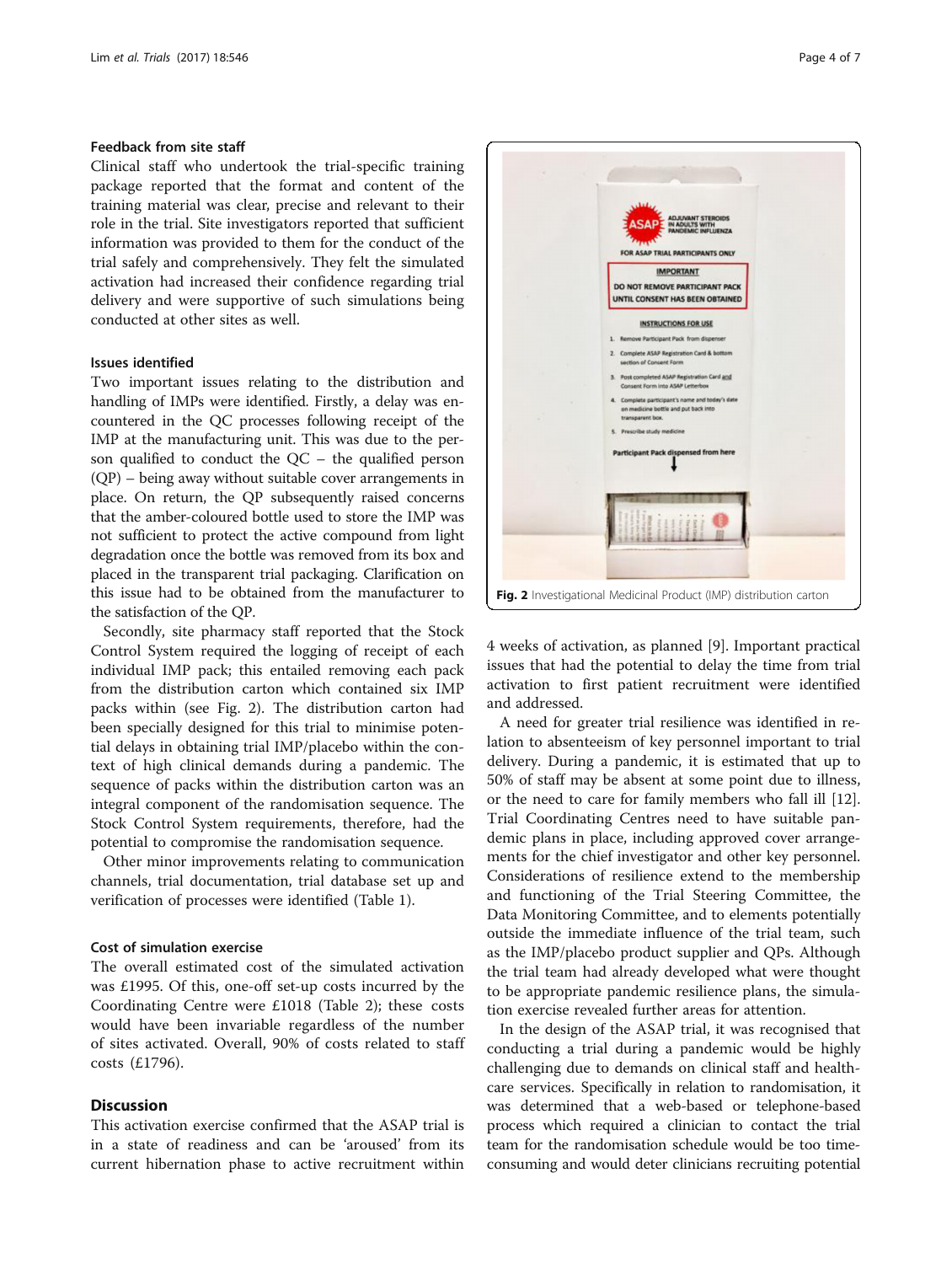## <span id="page-4-0"></span>Table 2 Costs of simulated trial activation

| Action                                          | ltem/staff            | Time<br>(mins) | Cost     |
|-------------------------------------------------|-----------------------|----------------|----------|
| A. One-off costs at Coordinating Centre         |                       |                |          |
| Internal planning meeting(s)                    | Multiple staff        | 360            | £690.60  |
| Mock activation planning<br>meetings            | Multiple staff        | 120            | £206.76  |
| Development of simulation<br>documents          | Trial manager         | 120            | £39.88   |
| QC of website                                   | QA manager            | 120            | £44.02   |
| Review training material                        | Trial manager         | 60             | £19.94   |
| Activation of IT systems                        | Database programmer   | 60             | £17.72   |
|                                                 |                       | Sub-<br>total  | £1018.92 |
| B. Costs of site simulation Coordinating Centre |                       |                |          |
| Planning meeting with site                      | Multiple staff        | 60             | £115.10  |
| Distribution of documents                       | Trial administration  | 40             | £8.79    |
| Activation of IT systems                        | Multiple staff        | 120            | £35.44   |
| Obtain and despatch IMP                         | Multiple staff        | 50             | £14.73   |
| Issue green light                               | Trial manager         | 10             | £3.32    |
| Follow-up questionnaire                         | Trial administration  | 20             | £3.85    |
| Non-staff expenses                              | Cost of IMP/packaging |                | £132.50  |
|                                                 | IMP delivery          |                | £60.00   |
|                                                 | Trial team transport  |                | £6.00    |
|                                                 |                       | Sub-<br>total  | £379.73  |
| Research site                                   |                       |                |          |
| Planning meetings                               | Multiple staff        | 60             | £107.57  |
| Complete online training                        | Multiple staff        | 20             | £156.16  |
| Complete documents/forms                        | Multiple staff        | 25             | £183.13  |
| Recruit patient to study                        | Research nurse        | 5              | £12.64   |
|                                                 |                       | Sub-<br>total  | £459.50  |
| Central pharmacy                                |                       |                |          |
| Planning meetings                               | Specialist pharmacist | 60             | £22.89   |
| Receive and dispatch IMP                        | Specialist pharmacist | 5              | £47.70   |
| QP release                                      | QP                    | 60             | £65.72   |
|                                                 |                       | Sub-<br>total  | £136.31  |
|                                                 |                       | Total          | £1994.46 |

IMP Investigational Medicinal Product IT information technology, QA quality assurance QC quality control, QP qualified person

participants. Therefore, it was designed that IMP would be pre-packed in distribution cartons according to a computer-generated random sequence. The distributions cartons would allow for easy storage at hospital admission points and crucially, would allow clinicians to simply take the next IMP pack from the distribution carton as part of the randomisation process. However, the well-established Stock Control System used by the CTU and which was

designed primarily for a web-based randomisation process, required the local pharmacy to remove individual IMP packs from the distribution cartons in order to confirm receipt of IMP; with the potential to disturb the randomisation sequence. That this potential problem was not identified during trial set-up is likely due to the mismatch between 'usual' versus 'unique' trial-specific processes.

The costs for the simulation exercise were relatively modest compared to the overall costs of the trial. We were unable to reliably estimate likely cost savings arising from improvements made to trial procedures as a result of the simulation exercise. Anticipated cost savings are dependent on the 'cost' of slow trial accrual. In the case of pandemic and public health emergency trials, slow accrual may result in failure to complete a trial with enormous attendant costs in economic and human terms [\[13\]](#page-6-0).

The single site design of the simulation exercise is a study limitation. Potentially, involvement of different sites might identify different areas for improvement. However, the majority of issues identified during the simulation exercise were relevant to the entire trial and were not site-specific. Hence, repeated simulation exercises involving multiple sites within a single trial may be associated with decreasing amounts of learning and be inappropriate. On the other hand, some of the major benefits of a simulation exercise derive simply from enabling local sites to rehearse their trial processes; hence identifying outdated local processes or new obstacles to trial delivery which may have arisen during the hibernation period. These benefits are not manifest as improvements to the trial but as the equally important requirement to maintain local site trial readiness and interest. Performing simulation exercises across all sites, whether in clusters or in totality, will require resources which need to be recognised by all parties, including trial funders. Inevitably, the simulation exercise included elements that were artificial, such as the involvement of a junior physician as a 'simulated patient'. Future improvements to the simulation design would include employing professional actors as 'patients', as is common in simulated medical training exercises. In addition, a large number of 'patients' could be asked to present at the same time, thus simulating the crowd pressures that would exist during a pandemic. These improvements would increase the veracity of the simulation exercise but would also be associated with higher costs. Ultimately, awareness of those areas where simulation biases towards improved performance, or artificiality, enables avoidance of unjustified conclusions.

## Implications

A major challenge in the conduct of studies during public health emergencies is the requirement to rapidly recruit sufficient participants before the end of the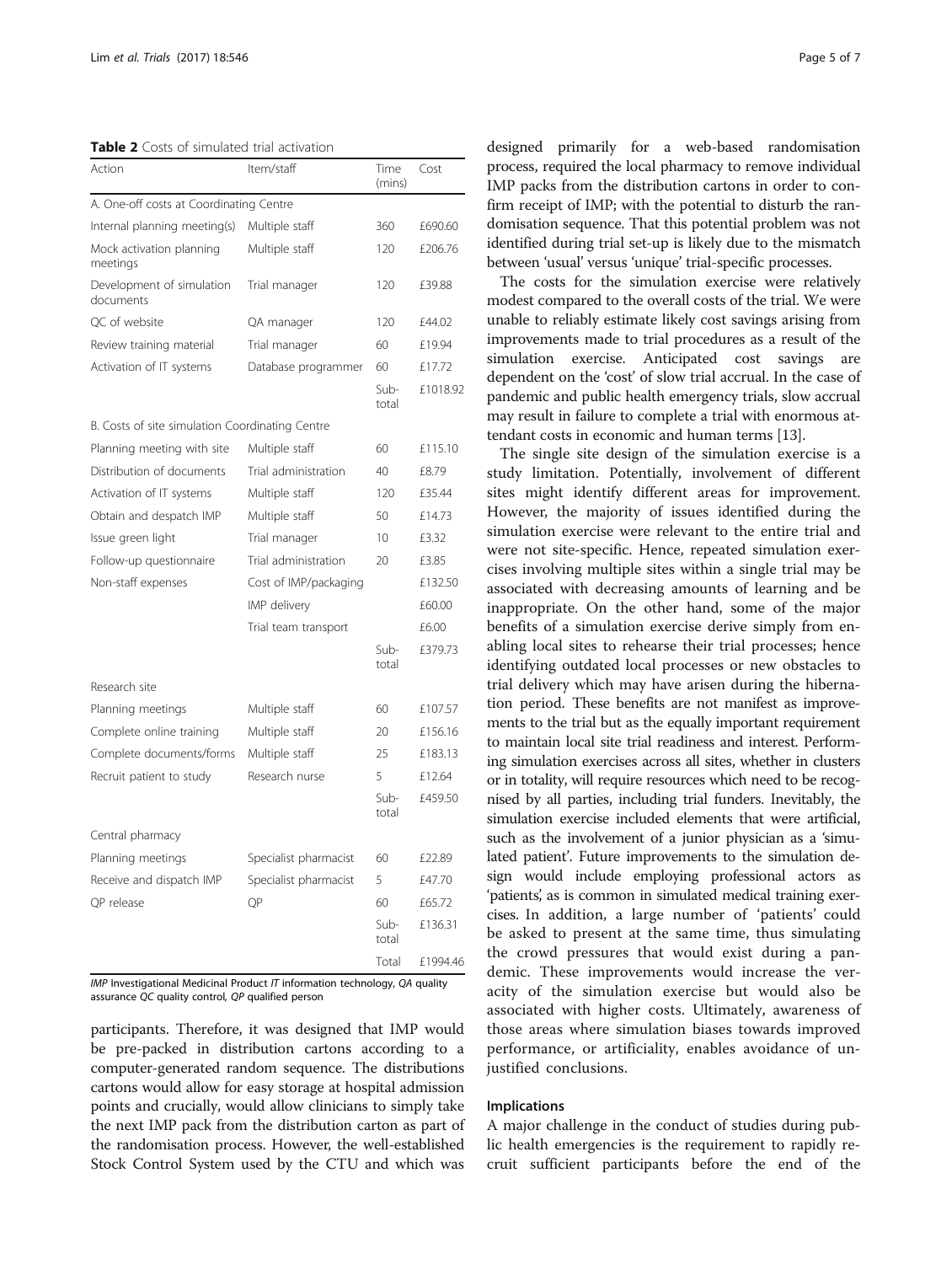<span id="page-5-0"></span>emergency; there is no option to extend the recruitment period because of obstacles encountered during trial delivery or slow accrual [\[14](#page-6-0)]. During the 2009 influenza pandemic, a phase III trial of corticosteroids in critically ill patients was initiated 2 to 3 weeks following the peak of the pandemic and only managed to recruit 26 participants before the end of the pandemic; the required sample size was 438 participants [[15\]](#page-6-0). Similarly, during the 2014 Ebola outbreak in east Africa, at least three clinical trials were initiated without managing to recruit the required number of participants before the end of the outbreak [[13](#page-6-0), [16\]](#page-6-0). These uncompleted trials leave important clinical questions unanswered. Simulation exercises allow potential procedural delays to trial delivery to be identified and tackled prior to trial activation. This is a major benefit particularly for public health emergency trials.

Simulation exercises may also be useful for trials with complex or unusual trial processes. The importance of trial systems and procedures for efficient trial conduct is well recognised [[17\]](#page-6-0). In most circumstances, an experienced clinical trial team should be able to pre-emptively identify all relevant potential hurdles to trial delivery and address these prior to trial activation. However, when trial processes deviate from standard patterns, it can be more difficult to anticipate potential problems.

## Conclusions

Simulation exercises to test the adequacy of rapid 'arousal' procedures and trial delivery processes should be considered as a component of the set-up of 'hibernating' research studies. Whether simulation exercises can also help reduce waste in complex clinical trial research deserves further exploration [\[18\]](#page-6-0).

#### Abbreviations

ASAP: Adjuvant Steroids in Adults with Pandemic Influenza; CTU: Clinical Trials Unit; DTHFT: Derby Teaching Hospitals NHS Foundation Trust; IMP: Investigational Medicinal Product; MAU: Medical Admissions Unit; NCTU: Nottingham Clinical Trials Unit; QC: Quality control; QP: Qualified person

#### Acknowledgements

## Derby Teaching Hospitals NHS Foundation Trust Research Team

Ryan Humphries – Research Health Care Assistant

Catherine Addleton – Research Nurse

Elizabeth Barnes – Clinical Trials Research Nurse

Margaret Harper – Senior Pharmacy Technician Kashmira Subramanian – R&D Pharmacist

Kathryn Duncan – F2, Respiratory Medicine

Nottingham University Hospitals NHS Trust Pharmacy Productions Unit Adam Millington

Paul Douglas

Rosemont Pharmaceuticals Ltd. Jeffrey Rothwell

#### Funding

The ASAP trial is funded by the National Institute of Health Research (NIHR) Programme NETSCC Pandemic Flu/Personal Award Reference Number: 11/46/14.

## Availability of data and materials

Data sharing is not applicable to this article as no datasets were generated or analysed during the current study.

#### Authors' contributions

LD and WSL generated the idea for this study. WSL, GM, CB and TB carried out the study. All authors contributed to the design of the study, interpretation of findings and writing of the final manuscript. All authors read and approved the final manuscript.

#### Ethics approval and consent to participate

The ASAP trial protocol has been reviewed and approved by the South Central – Oxford C Research Ethics Committee (REC). Ethics Ref: 13/SC/0436.

#### Consent for publication

Not applicable

#### Competing interests

The authors declare that they have no competing interests.

## Publisher's Note

Springer Nature remains neutral with regard to jurisdictional claims in published maps and institutional affiliations.

#### Author details

<sup>1</sup> Respiratory Medicine, Nottingham University Hospitals NHS Trust, City Hospital Campus, Nottingham NG5 1 PB, England, UK.<sup>2</sup>Nottingham Clinical Trials Unit, University of Nottingham, Queen's Medical Centre, Nottingham NG7 2UH, England, UK. <sup>3</sup>Respiratory Medicine, Derby Teaching Hospitals NHS Foundation Trust, Uttoxeter Rd, Derby DE22 3NE, England, UK.

## Received: 25 July 2017 Accepted: 16 October 2017 Published online: 16 November 2017

#### References

- 1. Lurie N, Manolio T, Patterson AP, Collins F, Frieden T. Research as a part of public health emergency response. N Engl J Med. 2013;368:1251–5.
- 2. Whitehead J, Olliaro P, Lang T, Horby P. Trial design for evaluating novel treatments during an outbreak of an infectious disease. Clin Trials. 2016;13:31–8.
- 3. Rojek AM, Horby PW. Modernising epidemic science: enabling patientcentred research during epidemics. BMC Med. 2016;14:212.
- 4. Levine AC, Teicher C, Aluisio AR, et al. Regional Anesthesia for Painful Injuries after Disasters (RAPID): study protocol for a randomized controlled trial. Trials. 2016;17:542.
- 5. Tang C, Sherman SI, Price M, et al. Clinical trial characteristics and barriers to participant accrual: The MD Anderson Cancer Center experience over 30 years, a historical foundation for trial improvement. Clin Cancer Res. 2017;23:1414–21.
- 6. Avery KN, Williamson PR, Gamble C, et al. Informing efficient randomised controlled trials: exploration of challenges in developing progression criteria for internal pilot studies. BMJ Open. 2017;7:e013537.
- 7. Kistin C, Silverstein M. Pilot studies: a critical but potentially misused component of interventional research. JAMA. 2015;314:1561–2.
- 8. Lane HC, Marston HD, Fauci AS. Conducting clinical trials in outbreak settings: points to consider. Clin Trials. 2016;13:92–5.
- 9. Lim WS, Brittain C, Duley L, et al. Blinded randomised controlled trial of low-dose Adjuvant Steroids in Adults admitted to hospital with Pandemic influenza (ASAP): a trial 'in hibernation', ready for rapid activation. Health Technol Assess. 2015;19:1–78. vii-viii.
- 10. Kerner Jr RL, Gallo K, Cassara M, D'Angelo J, Egan A, Simmons JG. Simulation for operational readiness in a new freestanding emergency department: strategy and tactics. Simul Healthc. 2016;11:345–56.
- 11. Ventre KM, Barry JS, Davis D, et al. Using in situ simulation to evaluate operational readiness of a children's hospital-based obstetrics unit. Simul Healthc. 2014;9:102–11.
- 12. Department of Health Pandemic Influenza Preparedness Team. UK Influenza Pandemic Preparedness Strategy 2011. Gateway reference 16463. Published 10 November 2011. [https://www.gov.uk/government/uploads/system/](https://www.gov.uk/government/uploads/system/uploads/attachment_data/file/213717/dh_131040.pdf) [uploads/attachment\\_data/file/213717/dh\\_131040.pdf.](https://www.gov.uk/government/uploads/system/uploads/attachment_data/file/213717/dh_131040.pdf)